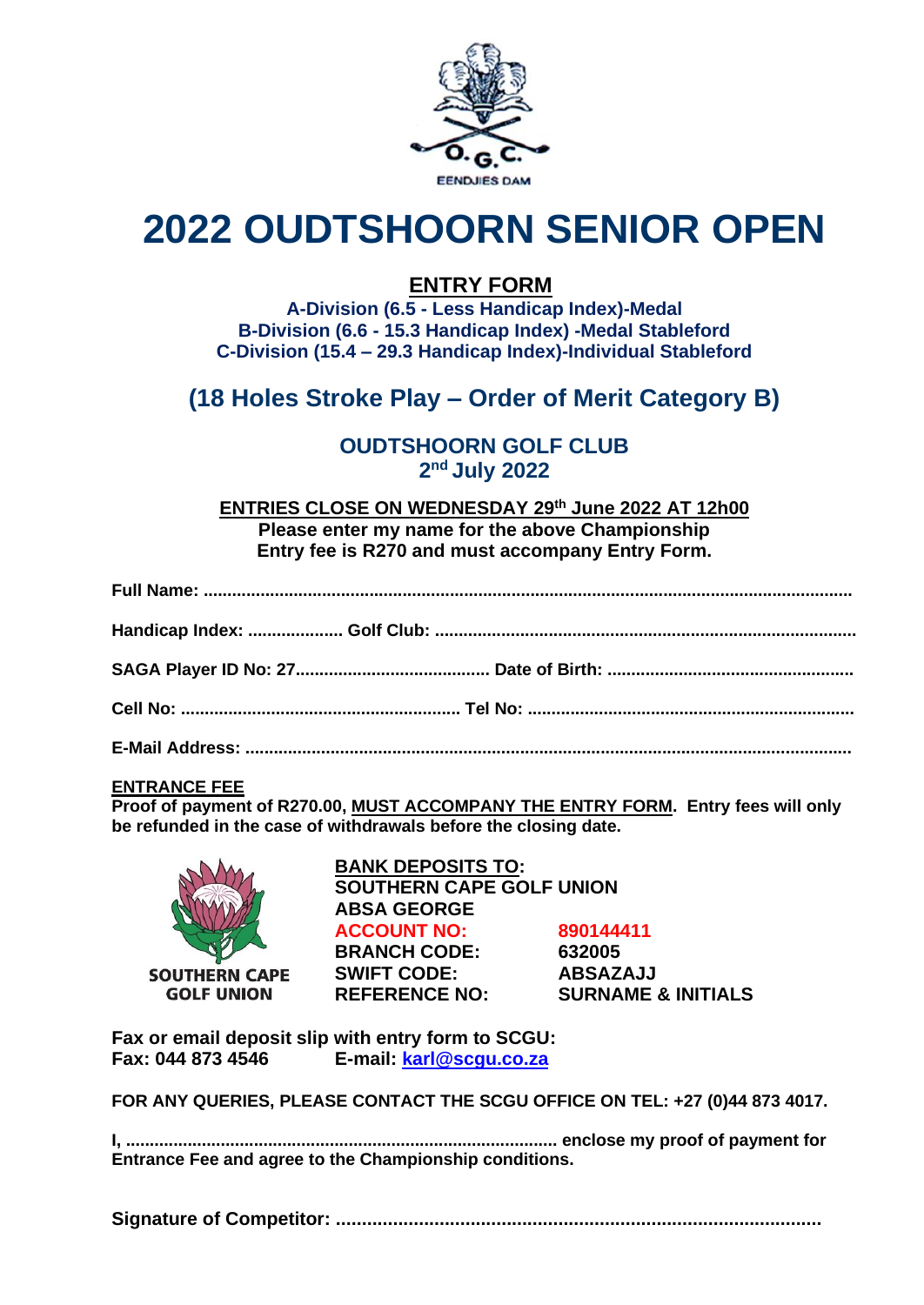

#### **INFORMATION AND CONDITIONS OF ENTRY**

#### **Conditions of Play**

The competition will be held in accordance with the Rules of Golf as approved by the R&A Rules Limited and Local Rules as approved by the Southern Cape Golf Union. All tournaments will be held in accordance with the latest gazetted regulations and all GolfRSA and club protocols must be followed by every individual.

#### **Entry Requirements**

Open to Amateurs who are older than **50 (Fifty)** years of age, and members of a Golf Club affiliated to the Southern Cape Golf Union and who have a handicap index of **29.3** or less as assessed in terms of the SAGA Course Rating and Handicapping System.

#### **Entries**

Entries will be limited to 80 players. Should more than 80 entries be received, entries will be reduced by ballot in terms of higher handicaps.

#### **Form of Competition**

The tournament is played over one day. 18 holes will be played on Saturday 2<sup>nd</sup> June 2022 at Oudtshoorn Golf Club. All players will enter using their Handicap index, and our Scoring Program will then calculate your Course Handicap on the morning of play.

The Divisions will be as follow:

- **A Division (6.5 - Less Handicap Index)-Medal**
- **B Division (6.6 - 15.3 Handicap Index) -Medal Stableford**
- **C Division (15.4 – 29.3 Handicap Index)-Individual Stableford**

**In the event of a tie for the championship, the "Title" will be shared. All other count outs will be done using the R&A Tournament count out method. This will be done via the Albatros Scoring Program that will be used during the 2022 OOM season. SCGU will also be sending an official scorer to this Senior Open.**

#### **Entry Procedure**

Please enter online via our website **[www.scgu.co.za](http://www.scgu.co.za/)**. Alternatively, entry forms are obtainable from Oudtshoorn Golf Club, Secretaries of Affiliated Golf Clubs, and the Southern Cape Golf Union.

**Closing date** Entries close at 12h00 on Wednesday 29<sup>th</sup> June 2022. Late entries and entries without payment or payment **arrangement will not be accepted.**

#### **Withdrawals**

Only written or faxed cancellation will be accepted and if received after the closing date no refund will be made. **Draw & Starting Times**

The draw will be conducted by the Southern Cape Golf Union. Two tee start will be used, and tee times will start from 08h00 and players will be seeded according to handicap index and play in 4 balls. Any competitor who is absent from the tee when called upon to start will be liable to disqualification or penalty under Rule 5-3a. The draw will be available at Oudtshoorn Golf Club, the Southern Cape Golf Union's office and on the Unions web site **[www.scgu.co.za](http://www.scgu.co.za/)** by Thursday 30<sup>th</sup> June 2022. It is the player's responsibility to obtain his tee-off time.

#### **Registration**

All participating players must register at least 30 minutes prior to their tee off time on Saturday 2<sup>nd</sup> June 2022.

The registration area will be located in the entrance / Lounge area of the Club House.

#### *\*Breach of this condition will result in disqualification.*

#### **Decisions**

Decisions and disputes of any kind will be dealt with by the Tournament Committee of the Southern Cape Golf Union. **Practice Area**

Putting and chipping green is located in close proximity to the Clubhouse.

#### **Meals**

Meals will be for player's own account.

#### **Golf Carts**

**(B & C Division Players):** Golf Carts will be on players' own account. (A-Division) players will be required to walk unless they can provide a medical certificate that says otherwise. Please book carts directly with Oudtshoorn Golf Club. **Dress Code**

#### a) Soft spikes.

b) Golf specific shorts will be allowed. Shorts must be knee length and cargo or draw string shorts are not permitted.

c) Only recognised golf attire will be allowed. No collarless shirts.

#### **Distance Measuring Devices (D.M. D's)**

For the duration of the tournament a player may obtain distance information by use of a distance-measuring device. If, during a stipulated round, a player uses a distance-measuring device to gauge or measure other conditions that might affect his play (e.g., elevation changes, wind speed, etc.), the player is in breach of Rule 4-3a (1).

*\*Penalty for breach of Rule 4-3a (1):* First offence: Two Strokes, Second offence: Disqualification

#### **Prize Giving**

The Southern Cape Golf hereby request that all competing players please attend prize giving on the 2<sup>nd</sup> of July 2022**.**